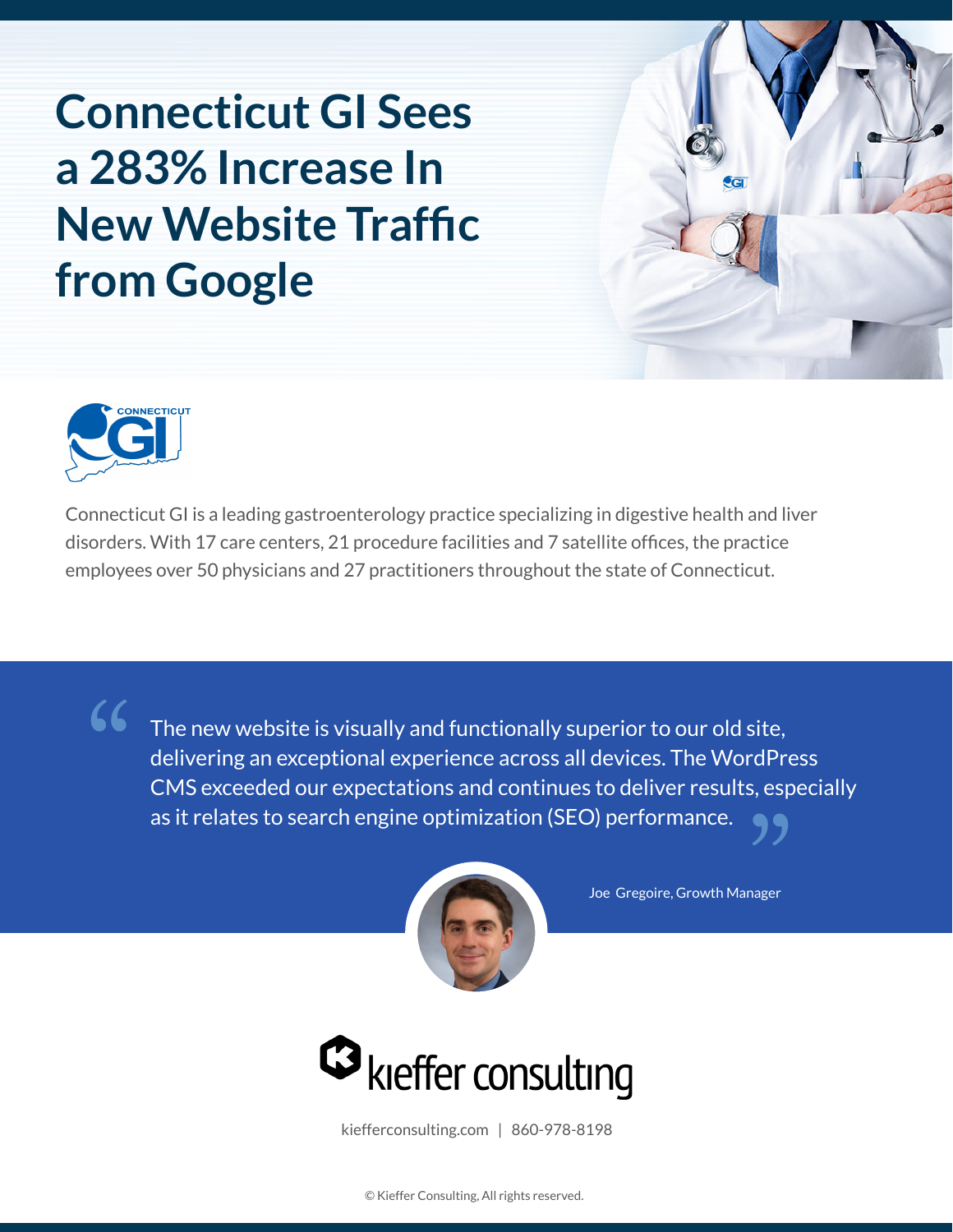## **Challenges**

Connecticut GI's old website was not mobile friendly and difficult for the organization to update. Moreover, the site wasn't optimized correctly for SEO, hard to navigate and slow to load. As the leading gastroenterology practice in the state, the practice required a solution that would be able to scale and grow as they continued to acquire smaller medical practices. Ultimately, the goal was to design a highly professional site that captured the organization's true brand essence while communicating its value and benefits to new patients.

## **Goals of the Website:**

- Design a custom, highly professional website with a wow factor
- Mobile friendly: must work equally well across all devices
- Optimize for SEO, focusing heavily on local search
- Create a Health Library to post educational materials, news and videos
- Make the site secure against malware and infrastructure failures
- Easy-to-use, fast , informative and a great overall experience
- Allow patients to be able to request an appointment and doctors to refer patients
- Integrate the site with ActiveCampaign to capture data in a HIPAA compliant manner

### **Process to Achieve Goals**

#### **Discovery & Goal Setting**

Kieffer Consulting collaborated with Connecticut GI to uncover and fully understand the goals and objectives. From here, a project plan and timeline were created and executed.

#### **Redesign**

The design focused on the organization's brand essence, colors, imagery and overall standards while concurrently designing for user experience across all devices.

#### **Sitemap & User Experience Mapping**

A sitemap detailing the user experience was created to help the design team. Everything from the navigation to how patients request appointments was mapped out.

#### **Development**

Using best-practices and agile processes, the new site was completed quickly on a staging environment. After thoroughly testing, the site was successfully launched.